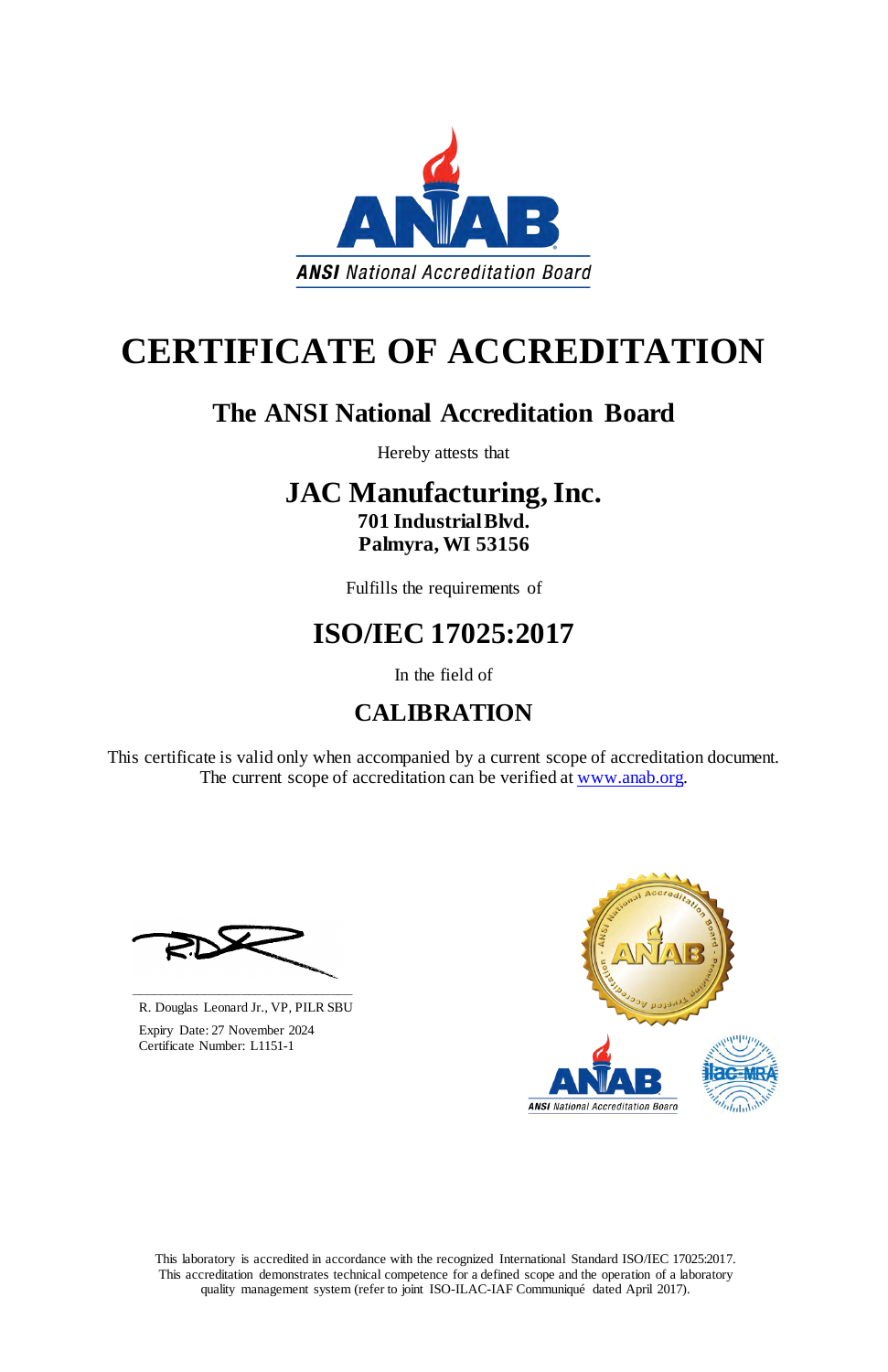

#### **SCOPE OF ACCREDITATION TO ISO/IEC 17025:2017**

#### **JAC Manufacturing, Inc.**

701 Industrial Blvd. Palmyra, WI 53156 Don Miller 262-495-2141

#### **CALIBRATION**

Valid to: **November 27, 2024** Certificate Number: **L1151-1** 

**Electrical – DC/Low Frequency**

| Range                                                                                                                                                                                                                                                         | <b>Expanded Uncertainty of</b><br>Measurement $(+/-)$                                                                                                                    | Reference Standard,<br>Method, and/or<br>Equipment                                  |
|---------------------------------------------------------------------------------------------------------------------------------------------------------------------------------------------------------------------------------------------------------------|--------------------------------------------------------------------------------------------------------------------------------------------------------------------------|-------------------------------------------------------------------------------------|
| $(0 to 22)$ mA                                                                                                                                                                                                                                                | $575 \mu A/A + 14 \mu A$                                                                                                                                                 | Comparison performed<br>with a Process Calibrator                                   |
| $(0 to 30)$ mA<br>$(30 \text{ to } 110) \text{ mA}$                                                                                                                                                                                                           | $207 \mu A/A + 12 \mu A$<br>$167 \mu A/A + 49 \mu A$                                                                                                                     |                                                                                     |
| $(0 to 110)$ mV<br>$(0.11 \text{ to } 1.1) \text{ V}$<br>$(1.1 \text{ to } 15) \text{ V}$                                                                                                                                                                     | $100 \mu V/V + 61 \mu V$<br>$206 \mu V/V + 210 \mu V$<br>$222 \mu V/V + 2.6 \ mV$                                                                                        |                                                                                     |
| (0 to 110) mV<br>$(0.11 \text{ to } 1.1) \text{ V}$<br>(1.1 to 11) V<br>$(11 \text{ to } 110) \text{ V}$<br>$(110 \text{ to } 300) \text{ V}$                                                                                                                 | $330 \,\mu\text{V/V} + 35 \,\mu\text{V}$<br>$300 \mu V/V + 290 \mu V$<br>$300 \mu V/V + 2.9 \mu V$<br>$531 \,\mu\text{V/V} + 29 \,\text{mV}$<br>$521 \mu V/V + 80 \, mV$ |                                                                                     |
| Type N<br>$(-200 \text{ to } 1300)$ °C<br>Type J<br>$(-210 \text{ to } 1200)$ °C<br>Type K<br>$(-200 \text{ to } 1372)$ °C<br>Type T<br>$(-200 \text{ to } 400)$ °C<br>Type R<br>$(-20 \text{ to } 1767)$ °C<br>Type S<br>$(0 \text{ to } 1760)$ °C<br>Type C | $1.1\text{ }^{\circ}C$<br>0.9 °C<br>$1^{\circ}C$<br>$1^{\circ}C$<br>$1.7 \degree C$<br>$1.7 \degree C$                                                                   | Comparisons performed<br>with a Process Calibrator<br>and Electronic<br>Thermometer |
|                                                                                                                                                                                                                                                               | $(0 \text{ to } 2 \text{ 316})$ °C                                                                                                                                       | $1.5\text{ °C}$                                                                     |